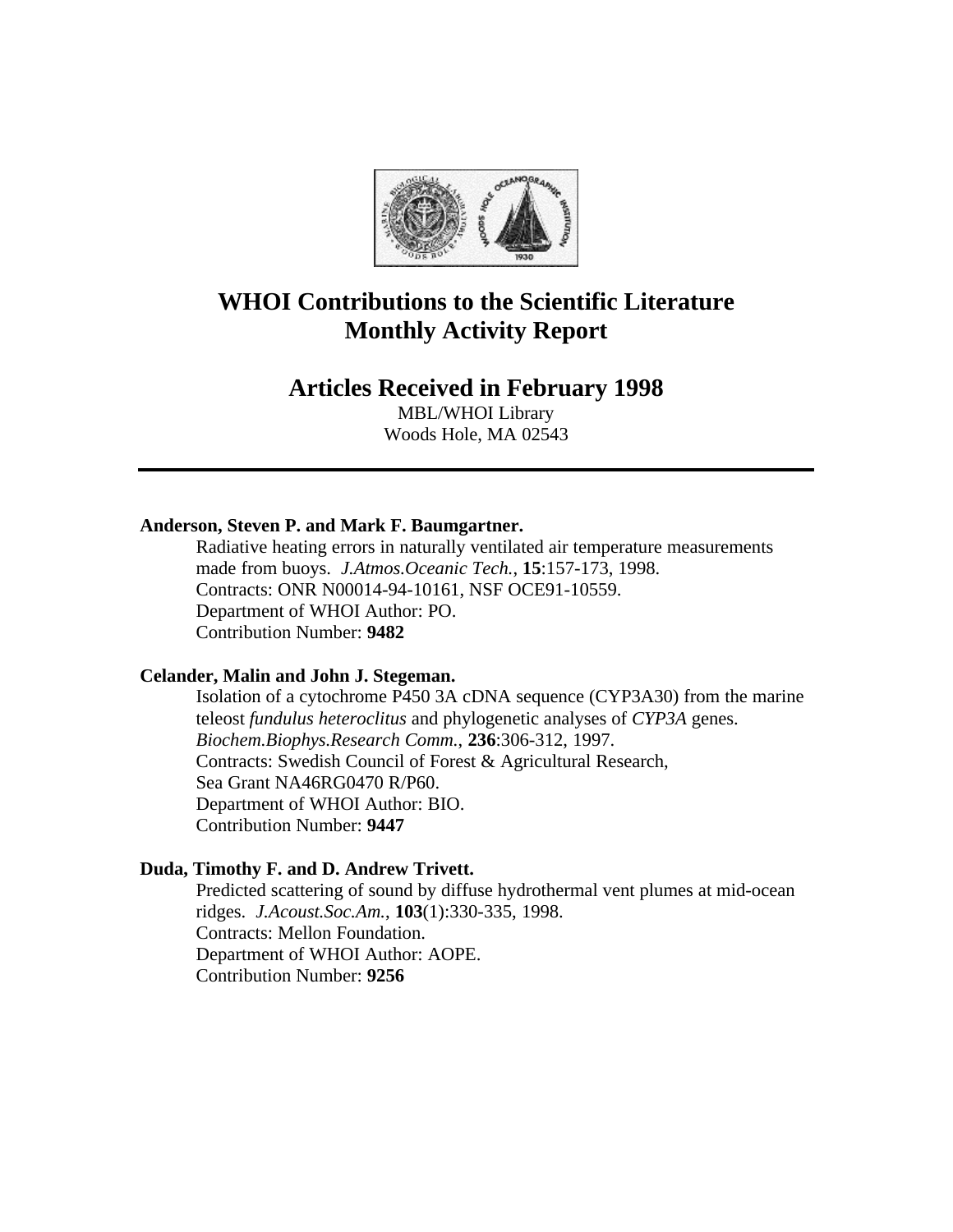# **Guiney, Patrick D., Roxanna M. Smolowitz, Richard E. Peterson, and John J. Stegeman.**

Induction and post-transcriptional suppression of hepatic cytochrome P450 1A 1 by 3,3',4,4' -tetrachlorobiphenyl. *Toxicol.Appl.Pharmacol.*, **143**:256-273, 1997. Contracts: EPA R817988, NIH ES 17381-01, Air Force AFOSR F-496-20-94-1- 0368, WHOI Sea Grant NA46RG0470, R/P53, Superfund Basic Research Program Grant.

Department of WHOI Author: BIO. Contribution Number: **9164**

# **Gunther, Andrew J., Robert B. Spies, John Stegeman, Bruce Woodin, Diane Carney, James Oakden, and Leslie Hain.**

EROD activity in fish as an independent measure of contaminant-induced mortality of invertebrates in sediment bioassays. *Mar.Environ.Res.*, **44**(1):41-49, 1997.

Department of WHOI Author: BIO. Contribution Number: **NONE**

# **Joyce, Terry M., James R. Luyten, Alexander Kubryakov, Frank B. Bahr, and Julie S. Pallant.**

Meso- to large scale structure of subducting water in the subtropical gyre of the eastern North Atlantic Ocean. *J.Phys.Oceanogr.*, **28**:40-61, 1998. Contracts: ONR N00014-91-J-1585, ONR N00014-91-J-1508, ONR N00014-91-J-1425. Department of WHOI Author: PO. Contribution Number: **9137**

# **Marty, G.D., J.W. Short, D.M. Dombach, N.H Willits, R.A. Heintz, S.D. Rice, J.J. Stegeman, and D.E. Hinton.**

Ascites, premature emergence, increased gonadal cell apoptosis, and cytochrome P4501A induction in pink salmon larvae continuously exposed to oilcontaminated gravel during development. *CanadianJ. Zool.*, **75**(6):989-1007, 1997.

Department of WHOI Author: BIO. Contribution Number: **NONE**

# **Mizell, Merle, John J. Stegeman, Eric Romig, Roxanna Smolowitz, Jennifer Schlezinger, Rajesh Katayani, Bruce Woodin, and Melissa Mortensen.**

Chemically induced cardiovascular defects in developmental stages of vertebrates: dose-response and phenotypic comparisons in Medaka and Zebrafish exposed to aryl hydrocarbon receptor agonists. *Biol.Bull.*, **191**:294-295, 1996. Contracts: AFOSR-F49620-94-1-0368, Sea Grant NA4646RG0470, R/P-60. Department of WHOI Author: BIO. Contribution Number: **NONE**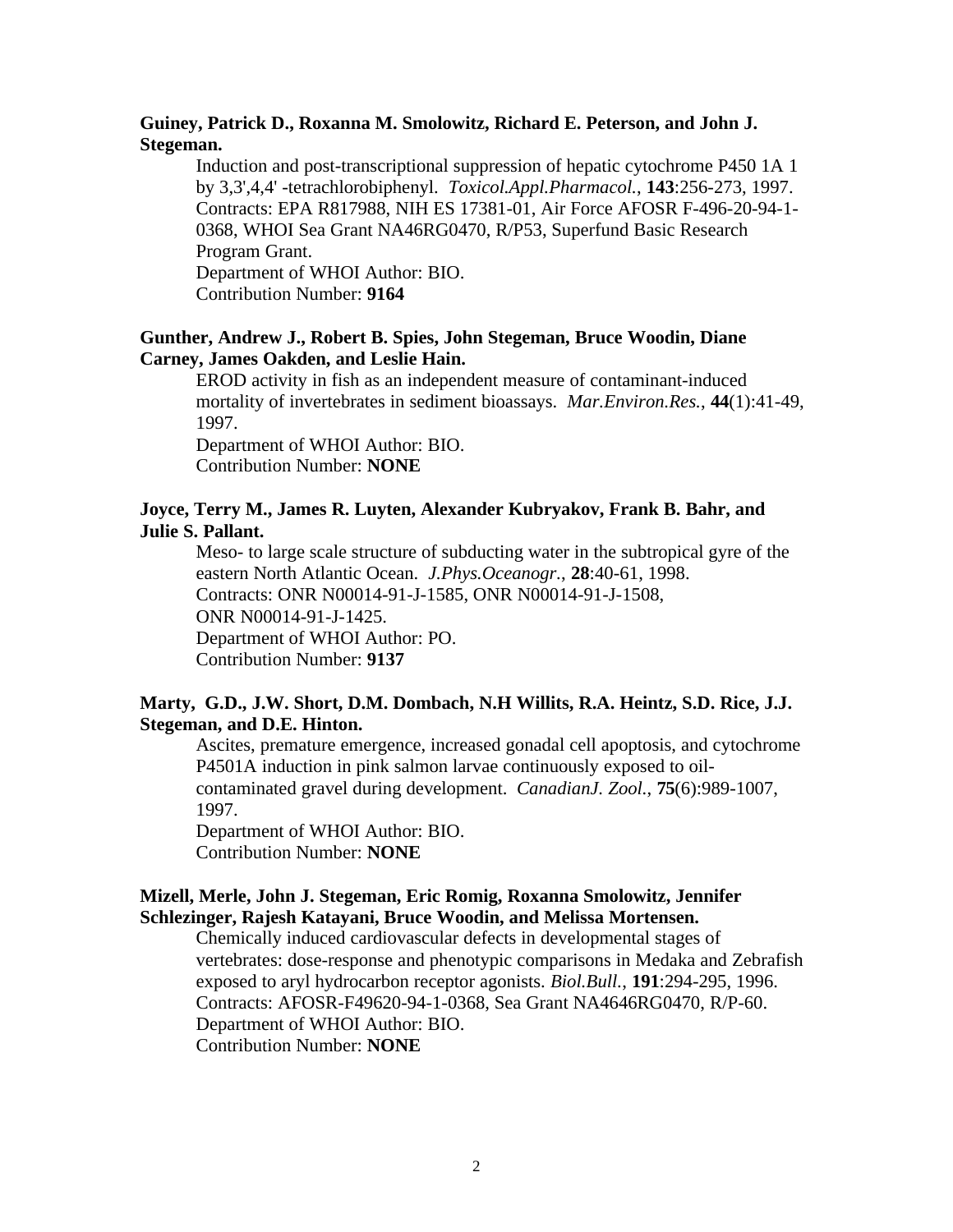# **Mizell, Merle, Eric Romig, John Stegeman, Roxanna Smolowitz, and Rajesh Katayani.**

Zebrafish embryo monitoring of the aquatic environment: dose-response synergism revealed in combinations of pollutant chemical mixtures. *Biol.Bull.*, **191**:292-294, 1996. Contracts: AFOSR-F49620-94-1-0368, Sea Grant NA46RG0470, R/P-60. Department of WHOI Author: BIO. Contribution Number: **NONE**

#### **Plueddemann, A. J., R. Krishfield, T. Takazawa, K. Hatakeyama, and S. Honjo.**

Upper ocean velocities in the Beaufort Gyre. *Geophys.Res.Lett.*, **25**(2):183-186, 1998. Contracts: ONR N00014-97-1-0135, ONR-N00014-92-1-4950, JAMSTEC. Department of WHOI Author: PO. Contribution Number: **9589**

#### **Ravizza, G., C.E. Martin, C.R. German, and G. Thompson.**

Os isotopes as tracers in seafloor hydrothermal systems: Metalliferous deposits from the TAG hydrothermal area,  $26^{\circ}$  N Mid-Atlantic Ridge. *Earth Planet.Sci.Lett.*, **138**:105-119, 1996. Contracts: NSF OCE93-01049. Department of WHOI Author: GEOL. Contribution Number: **9050**

#### **Stanton, Timothy K., Dezhang Chu, and Peter H. Wiebe.**

Influence of material properties of several zooplankton groups on acoustic scattering properties. *J.Acoust.Soc.Am.*, **103**(1):225-235, 1998. Contracts: ONR N00014-89-J-1729, NSF OCE92-01264. Department of WHOI Author: AOPE. Contribution Number: **8813**

# **Stanton, Timothy K., Dezhang Chu, and Peter H. Wiebe.**

Sound scattering by several zooplankton groups. II: Scattering models. *J.Acoust.Soc.Am.*, **103**(1):236-253, 1998. Contracts: ONR N00011-89-J-1729, ONR N00011-95-1-0187, ONR N00014-94-1-0452, NSF OCE-9201264. Department of WHOI Author: AOPE. Contribution Number: **9198**

#### **Stanton, Timothy K., Peter H. Wiebe, and Dezhang Chu.**

Differences between sound scattering by weakly scattering spheres and finitelength cylinders with applications to sound scattering by zooplankton. *J.Acoust.Soc.Am.*, **103**(1):254-264, 1998. Contracts: ONR N00014-95-1-0287, NSF OCE-9201264. Department of WHOI Author: AOPE. Contribution Number: **9467**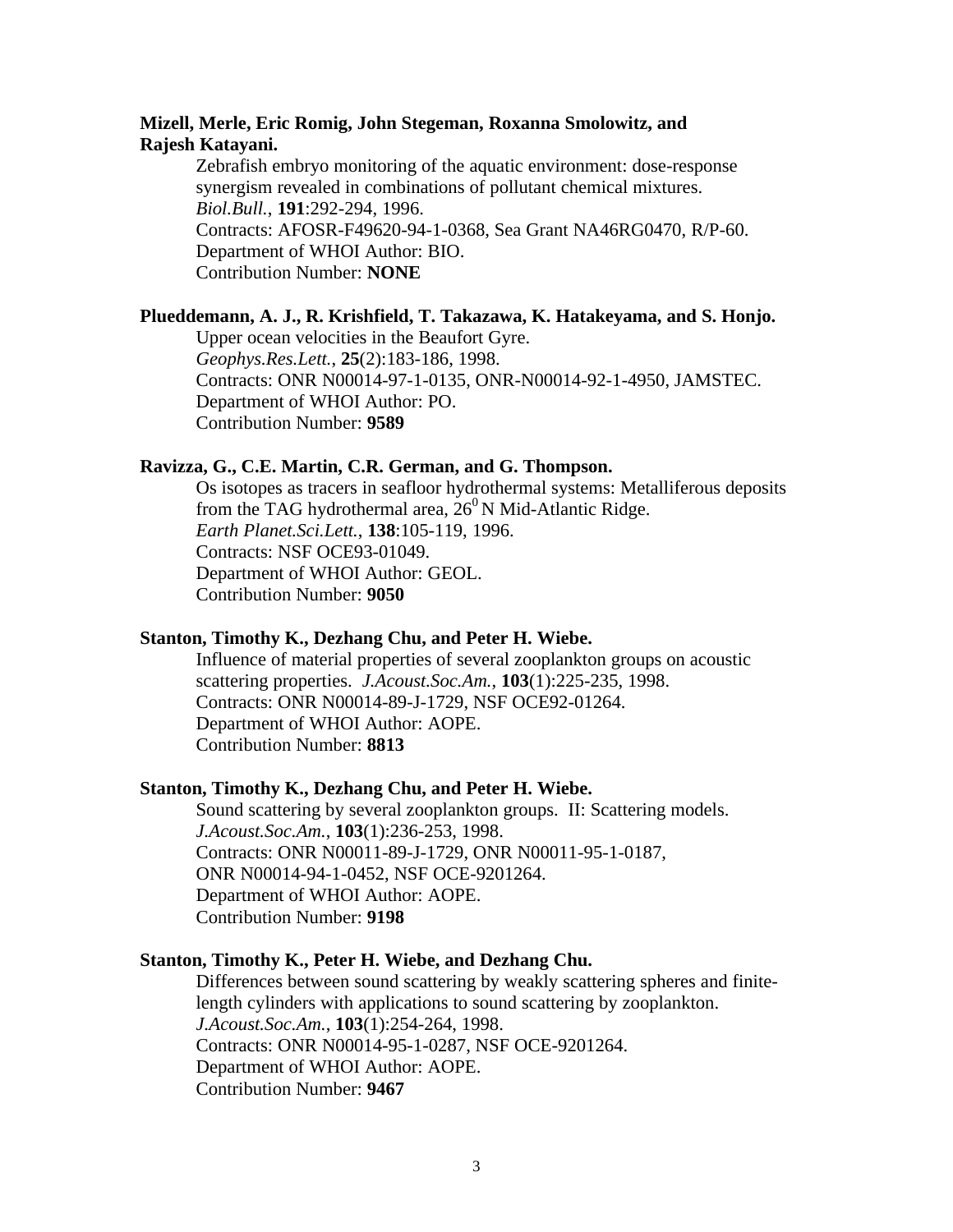# **Stegeman, John J., Marjorie F. Oleksiak, Bruce R. Woodin, Hanuman Singh, Malin Celander, Nicholas H. Vrolijk, and Nancy M. Targett.**

Cytochromes P450 (CYP) in tropical fishes: Catalytic activities, expression of multiple CYP proteins and high levels of hepatic microsomal P450 in fishes from Bermuda.

*Comp.Biochem.Physiol.-C: Comp. Pharm.Toxicol.*, **116**(1):61-75, 1997. Contracts: NSF OCE80-18569, NSF OCE83-10505, NSF OCE93-14531, NSF OCE92-12979, USPHS ES-04220 - Bermuda Biological Station, Swedish Council for Forestry and Agricultural Research Department of WHOI Author: BIO.

Contribution Number: **9025**

# **Steinhauer, W.G., C.D. Hunt, C.S. Peven, R.E. Hillman, M.J. Moore,**

# **J.J. Stegeman, and D. Redford.**

Contaminants and cytochrome P4501A induction in bottom fish collected near the 106-mile site. *J.Mar. Environ Eng.*, **3**(2-4):173-187, 1997. Department of WHOI Author: BIO. Contribution Number: **NONE**

# **Trowbridge, J. H.**

Notes and correspondence on a technique for measurement of turbulent shear stress in the presence of surface waves. *J.Atmos.Ocean.Technol.*, **15**:290-298, 1998. Contracts: ONR N00014-95-1-0112, ONR N00014-92-J-1230. Department of WHOI Author: AOPE. Contribution Number: **9381**

# **Van Veld, Peter A., Wolfgang K. Vogelbein, Maria K. Cochran, Anders Goksoyr, and John J. Stegeman.**

Route-specific cellular expression of cytochrome P405 1A (CYP1A) in fish (*Fundulus heteroclitus*) following exposure to aqueous and dietary benzoapyrene. *Toxicol.Appl.Pharmacol.*, **142**:348-359, 1997. Contracts: MD Dept. of Nat. Res. Power Plant Research Prog. Department of WHOI Author: BIO. Contribution Number: **NONE**

# **Voulgaris, G. and J.H. Trowbridge.**

Evaluation of the acoustic doppler velocimeter (ADV) for turbulence measurements. *J.Atmos.Ocean.Technol.*, **15**(1):272-289, 1998. Contracts: Post-Doc Scholar award - WHOI, ONR Coastal Sciences Program. Department of WHOI Author: GEOL. Contribution Number: **9300**